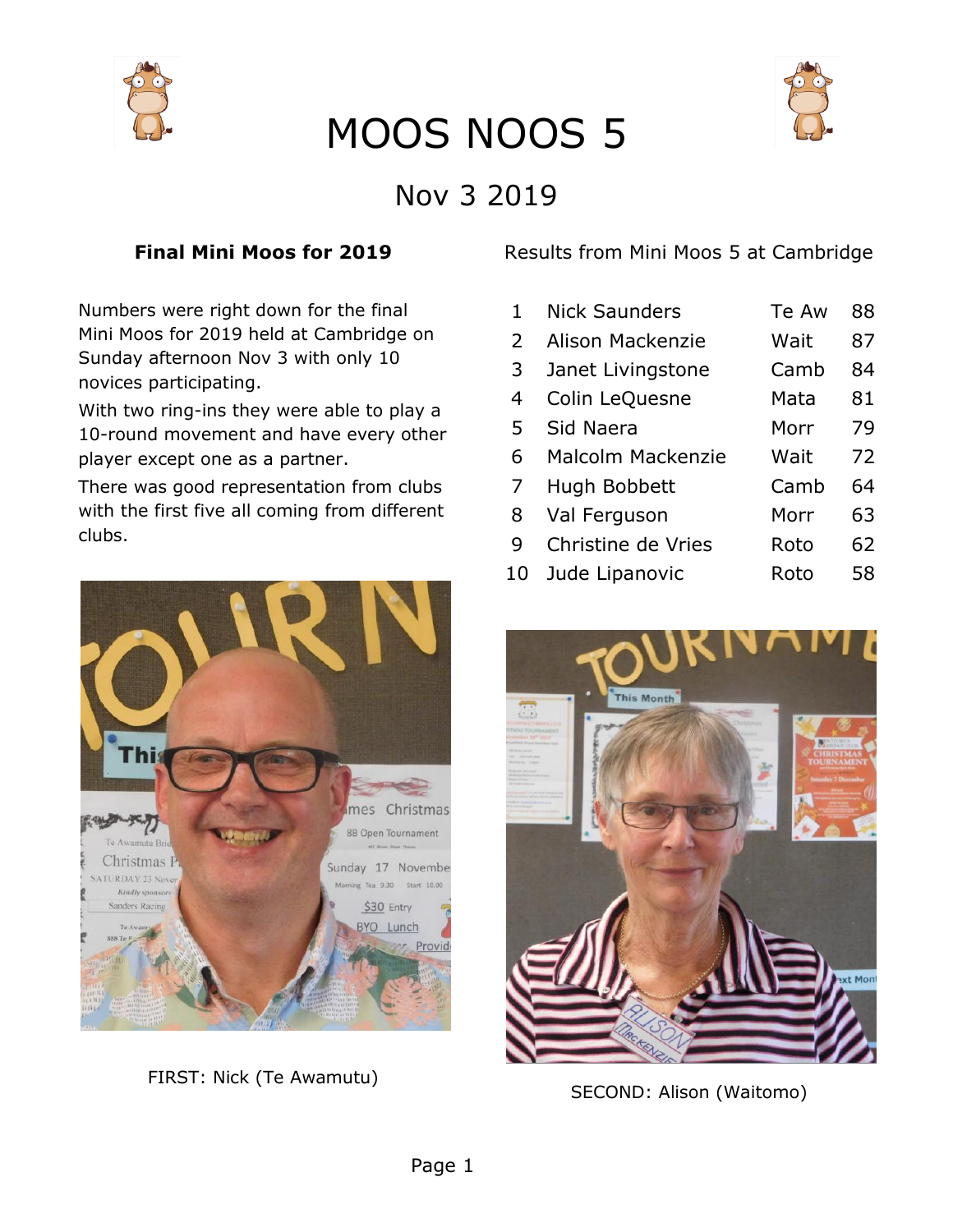



### Mini Moos action at Cambridge





FOURTH: Colin (Matamata)



THIRD: Janet (Cambridge)



FIFTH: Sid (Morrinsville)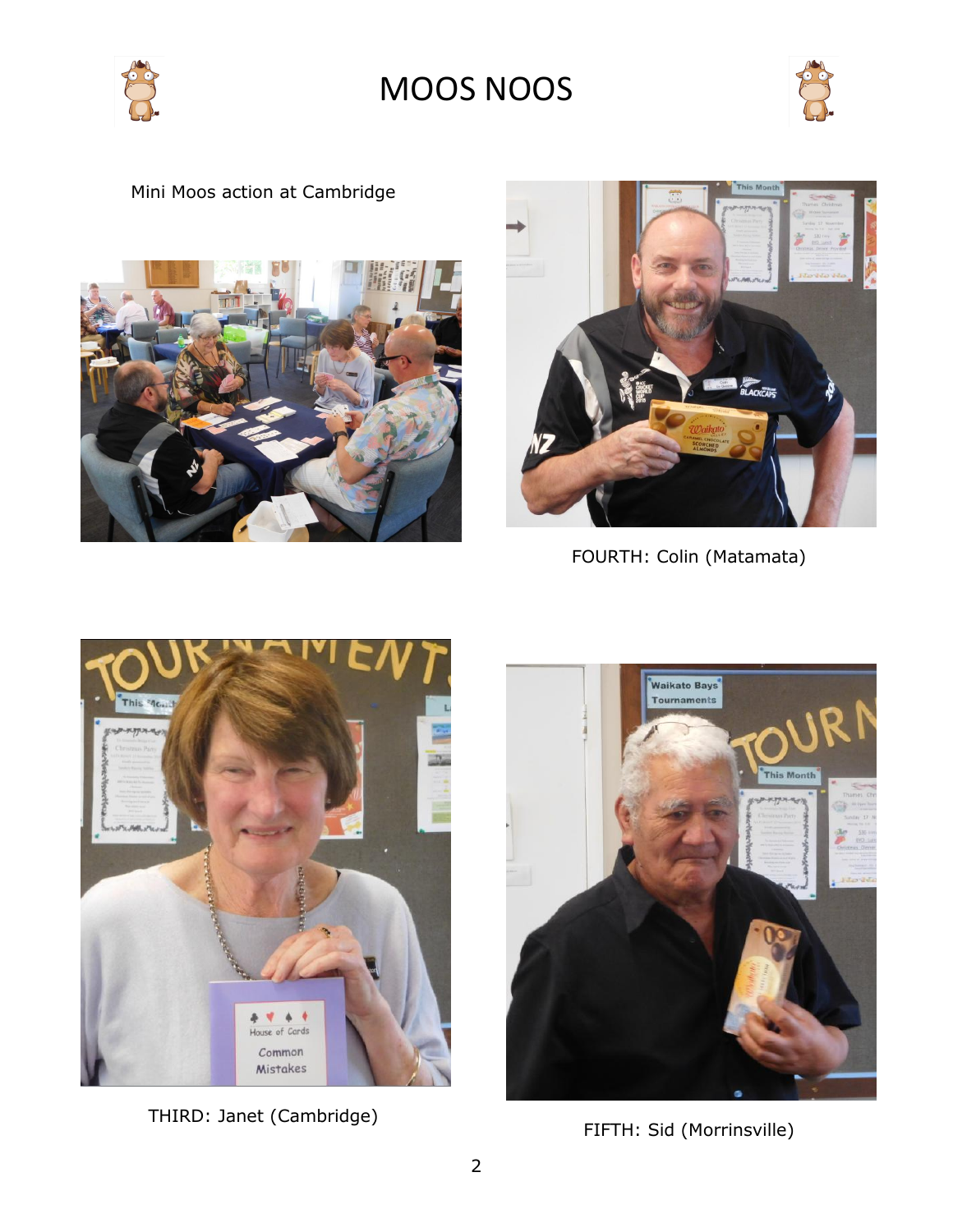





#### **Theodore Lightner (1893-1981)**

**A Past Master** whose name has a permanent place in Bridge Language



One of the greatest players from the early days of Contract Bridge, along with Ely Culbertson, Charles Goren et al was Theodore ("Teddy") Lightner.



Lightner and Culbertson circa 1930 apparently analysing a hand

#### **to digress for a moment…**

*Imagine you held this hand:*

 $\bullet$  6 5 2 ♥ none  $A K Q 82$ Q J 6 5 2

*You open* 1♦; *your next opponent bids* 1 *and the opponents take over and bid confidently to*  $6 \triangle$ .

*You want to scream at partner "don't lead a diamond; lead a heart!!!" but unfortunately such table-talk is illegal. So is kicking partner under the table*.

In 1929 Lightner came up with a legal solution to this problem: You **Double**!!

The "Lightner Double" is the double of a slam *by the defender not on lead* and asks for *an unusual lead***.**

Usually you do it when you have a void somewhere but it certainly means:

#### *Don't lead the suit I have bid*, and

#### *Don't lead the only unbid suit*, and

#### *Don't lead a trump*

On the hand above you can trump the heart lead and hopefully cash a diamond and the slam is defeated.

What if partner gets it wrong and leads a club? Well then the doubled slam is made and you lose an extra 230 points (-1210 instead of -980). But if partner gets it right the gain is 1080 points (+100 instead of -980)

That's good odds for a 50/50 chance!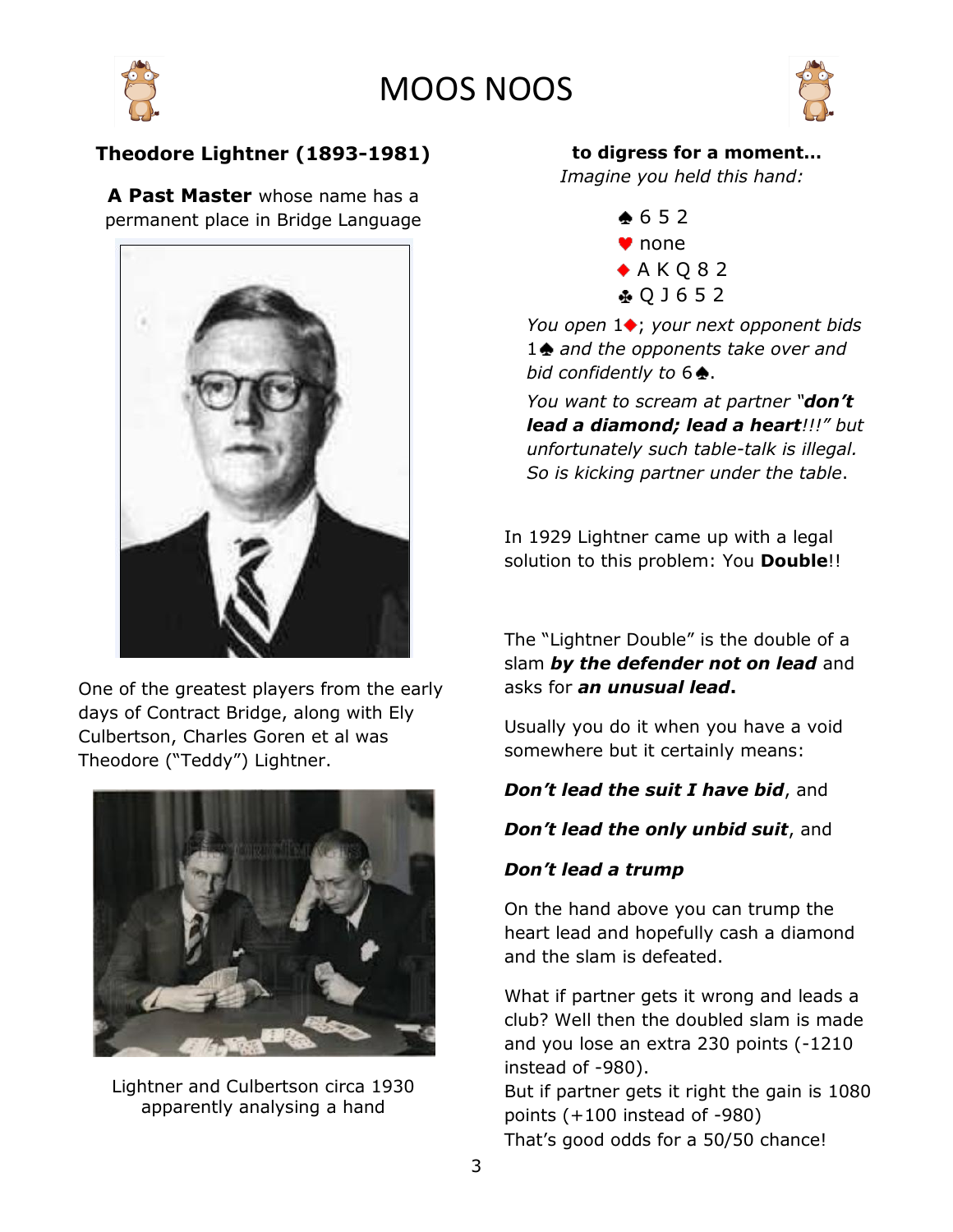

For 90 years the "**Lightner Double**" has been standard for the majority of players all over the world.

Of course you lose the extra points by not being able to double a slam which goes down (only) on the normal lead but that rarely matters. One should be happy with *any* plus score on a hand on which the opponents can make game. A slightly higher plus with a double is relatively insignificant.

Board 8 from the Mini Moos was taken from a tournament where an excellent result was achieved by an imaginative use of the Lightner Double at a lower level.

| 8                     | ◆ KQJ73<br>62   | Dir: W    |  |  |
|-----------------------|-----------------|-----------|--|--|
|                       | ۰ĸ              | Vul: None |  |  |
|                       | + AK873         |           |  |  |
| 982ء                  | * A5            |           |  |  |
| v J98753              |                 |           |  |  |
| A1098642<br><b>J3</b> |                 |           |  |  |
| s J92                 | $+0104$         |           |  |  |
|                       | 1064            |           |  |  |
| 16                    | <b>v AKQ104</b> |           |  |  |
| 5<br>8                | Q75             | s         |  |  |
|                       |                 |           |  |  |
|                       |                 |           |  |  |

West opened  $3\bullet$ ; North bid  $3\bullet$  and South raised to  $4\clubsuit$ .

#### West then doubled!

East thought "*what on earth is partner doing? How can he be able to beat* 4 *when he has opened* 3 *especially when I have* A5. *He must be out of his tree!!*"

#### Actually East didn't think that at all!!

What he really thought was "*partner is logical so he must be saying an unusual lead should beat this slam".*

The logical explanation was West must have a void, in which case it is most likely to be hearts.

So East led a heart, and another heart when in with the  $\triangle A$  giving partner two ruffs to defeat the contract.

### \*\*\*\*\*\*\*\*\*\*\*\*\*\*

#### **A Country Slight**

Bob Hamman and Eddie Kantar were professional bridge players and teachers and good friends. But as they lived along way apart (Texas and California respectively) they were more often rivals than partners or team mates.

On one occasion Hamman happened to be in Los Angeles and called in at Kantar's place to be told he was at the bridge club taking a class at the moment.

Knowing his friend would not object to him dropping in on the class he went to the club and went in unobtrusively behind Kantar, who at that moment was describing how a particularly difficult hand was played (successfully). Kantar had not seen him come in but all the class did.

Kantar was saying "and that is another example of why many people consider Bob Hamman to be the finest player in the country"

Hamman puffed his chest out and was about to introduce himself when Kantar continued "but unfortunately all major bridge tournaments are held in the city."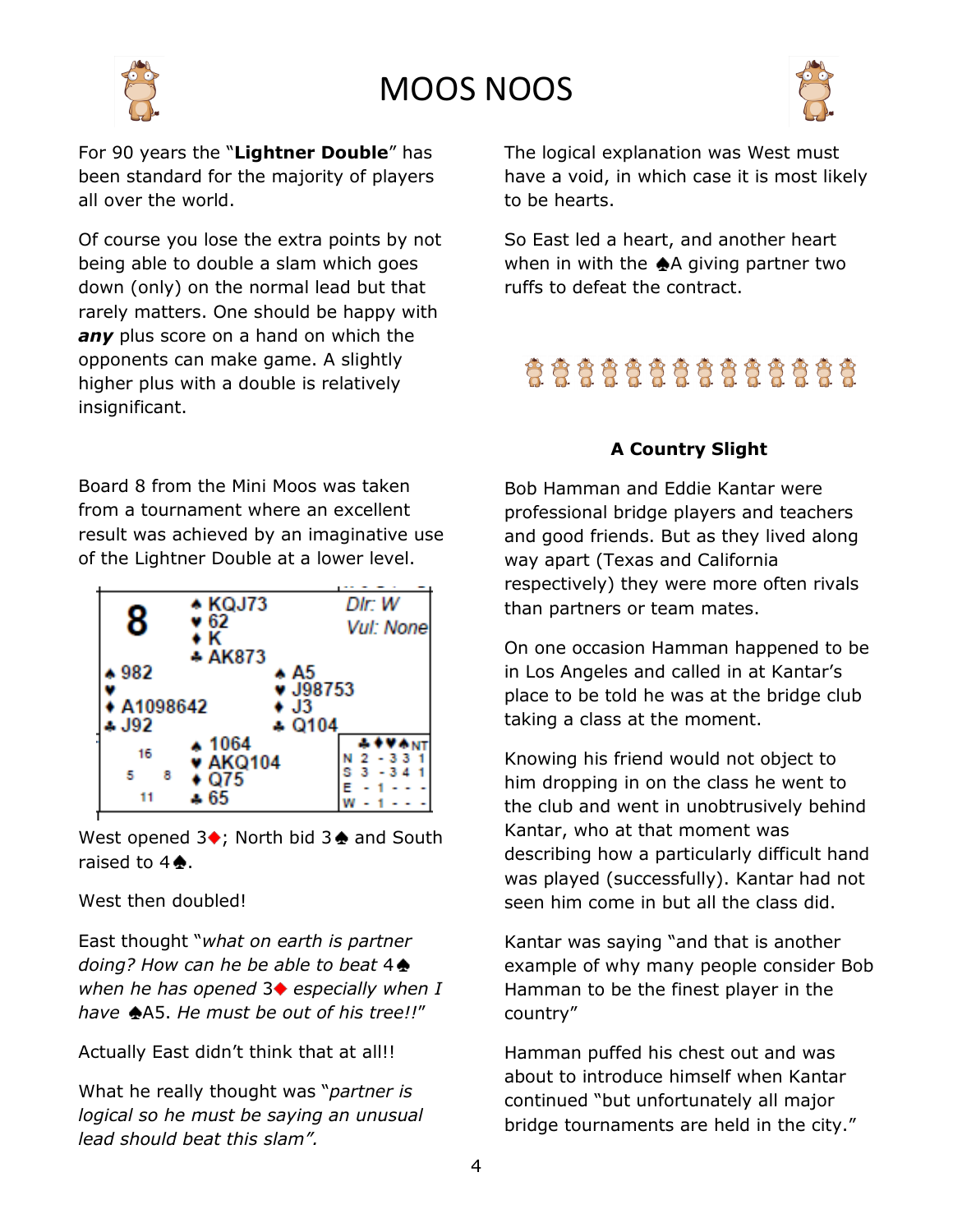



#### **1NT Opening – Strong or Weak?**

The relative merits of strong 1NT opening (15-17 as in Standard American) or weak (12-14 as in Acol) are forever being debated.

Most of those who favour "strong" cite how bad it is to be doubled and conceding 800 or so on a hand the opponents can only make a part-score on.

To quote from an American book aimed at readers unfamiliar with weak notrump:

"*the weak 1NT is freely doubled with similar points as the opening*" (which is not true; a few more are needed) and "*1NT doubled is a popular contract in Britain*".

It was not clear whether "popular" means "frequent" or "one players like to play in"!

The latter would apply to gamblers as the double of 1NT starts a high-stakes battle in which the key players are the two weaker hands, which can have at most 12 points between them.

The side which misses out on their share of those 12 points should not despair or play for a miracle but just accept they will lose and try to minimise that loss.

That is evident on this hand in the Mini Moos



East's double of North's 1NT opening is eminently correct but unfortunately South has (nearly) all the remaining points.

West fears the worst and, unless East can beat 1NT on his own, the opponents are due for a substantial score.

Any bid by West is likely to go down badly with South poised to double if it is clear to him his side has the majority of points.

*Comparing the scores is important*. For making 1NT doubled North-South score 180. But because East-West are vulnerable going 2 down (or 1 down doubled) will be 200. And if it is 2 down doubled that will be 500.

So the opponents making 1NT doubled doesn't look too bad in that context. Even if an overtrick is made that is only -280.

Now look at what would happen if North-South were playing the strong 1NT.

North will open  $1\blacklozenge$  and East will probably double for takeout. Although the points and shape are right for a 1NT overcall it lacks the necessary stopper in diamonds.

South, unless very cautious (some would say pusilaminous), will respond  $2\clubsuit$  or 2NT and now North-South will be unable to stop at any contract they can make.

Chalk up that as a triumph for the Weak 1NT!

But sometimes the difference in outcomes with weak or strong notrumps is hard to predict (see next)